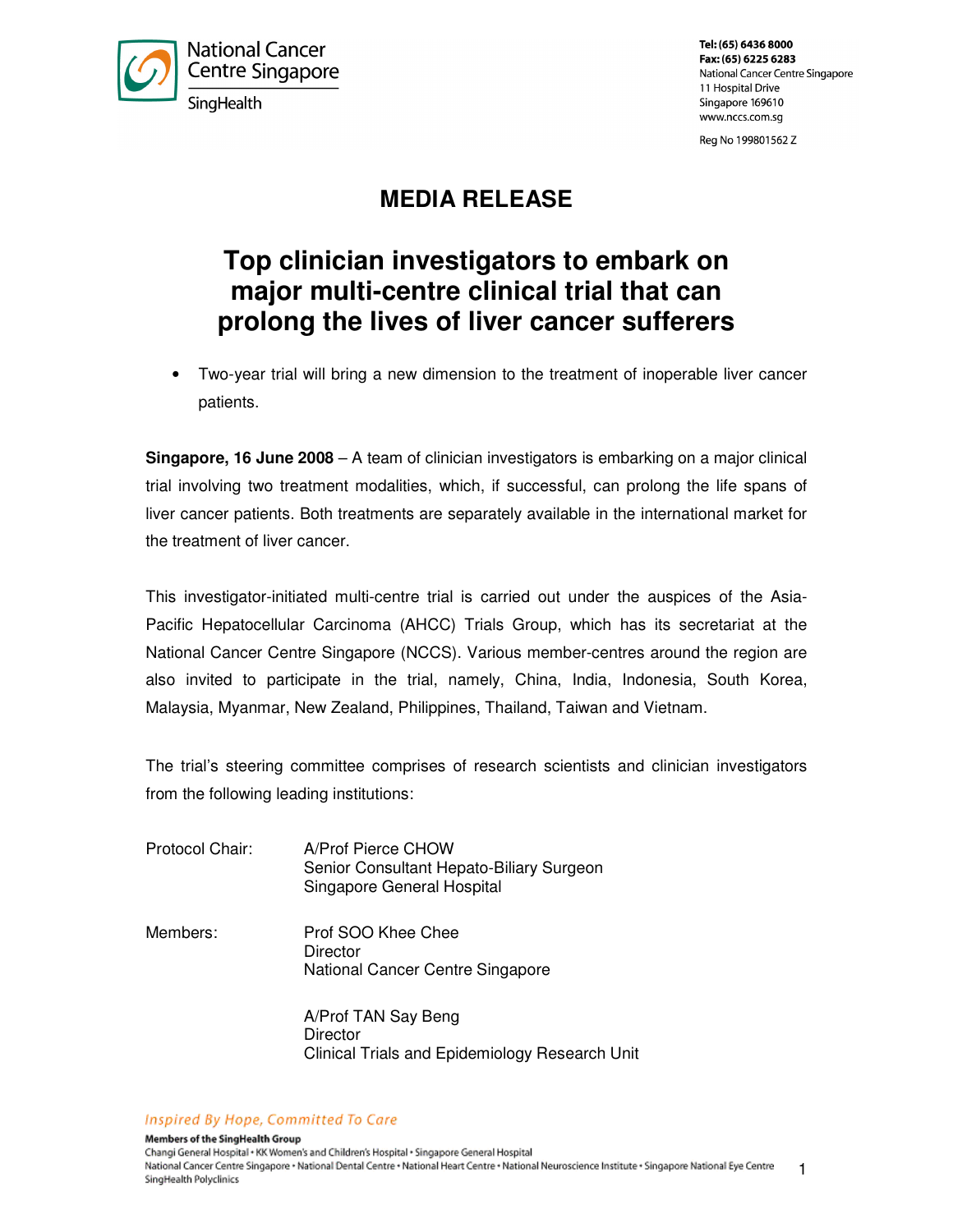Dr Anthony GOH Head, Department of Nuclear Medicine Singapore General Hospital

 Dr TAY Kiang Hiong Senior Consultant, Department of Diagnostic Radiology Singapore General Hospital

 Dr Richard LO Senior Consultant, Department of Diagnostic Radiology Singapore General Hospital

 Dr Donald POON Consultant, Department of Medical Oncology National Cancer Centre Singapore

Prof Soo Khee Chee, NCCS Director, who is also the Group Chair of AHCC Trials Group, said: "Almost 80% of hepatocellular carcinoma or liver cancer are found in Asia. Yet, there has been, until recently, little research carried out on this disease. The AHCC Trials Group, with the support from Singapore Millennium Foundation, was thus formed with like-minded clinicians in the region. Their objective is to pioneer new treatment modalities for liver cancer patients especially those with advance disease which generally has a median survival of less than three months."

"This trial is an important milestone for all our researchers and clinician investigators because we will be taking a step forward in our efforts to help our patients combat liver cancer."

Altogether this phase I/II trial will involve 31 patients, including those from regional centres. They will use a combination of two treatment modalities instead of the current standard practice of putting such patients on either one of these treatments. This trial will begin this month in Singapore and is expected to be completed within two years.

Currently, patients who go on Sorafenib, an oral targeted chemotherapy drug, have shown a significant overall survival by 47% or an ability to extend their life spans by about three months. Patients who were given SIR-Spheres, which is an internal radiation therapy applied directly to liver cancer through a catheter, have reported significant tumour regression. The trial will be considered successful if administering both treatments can prolong the patient's life longer than this period.

#### Inspired By Hope, Committed To Care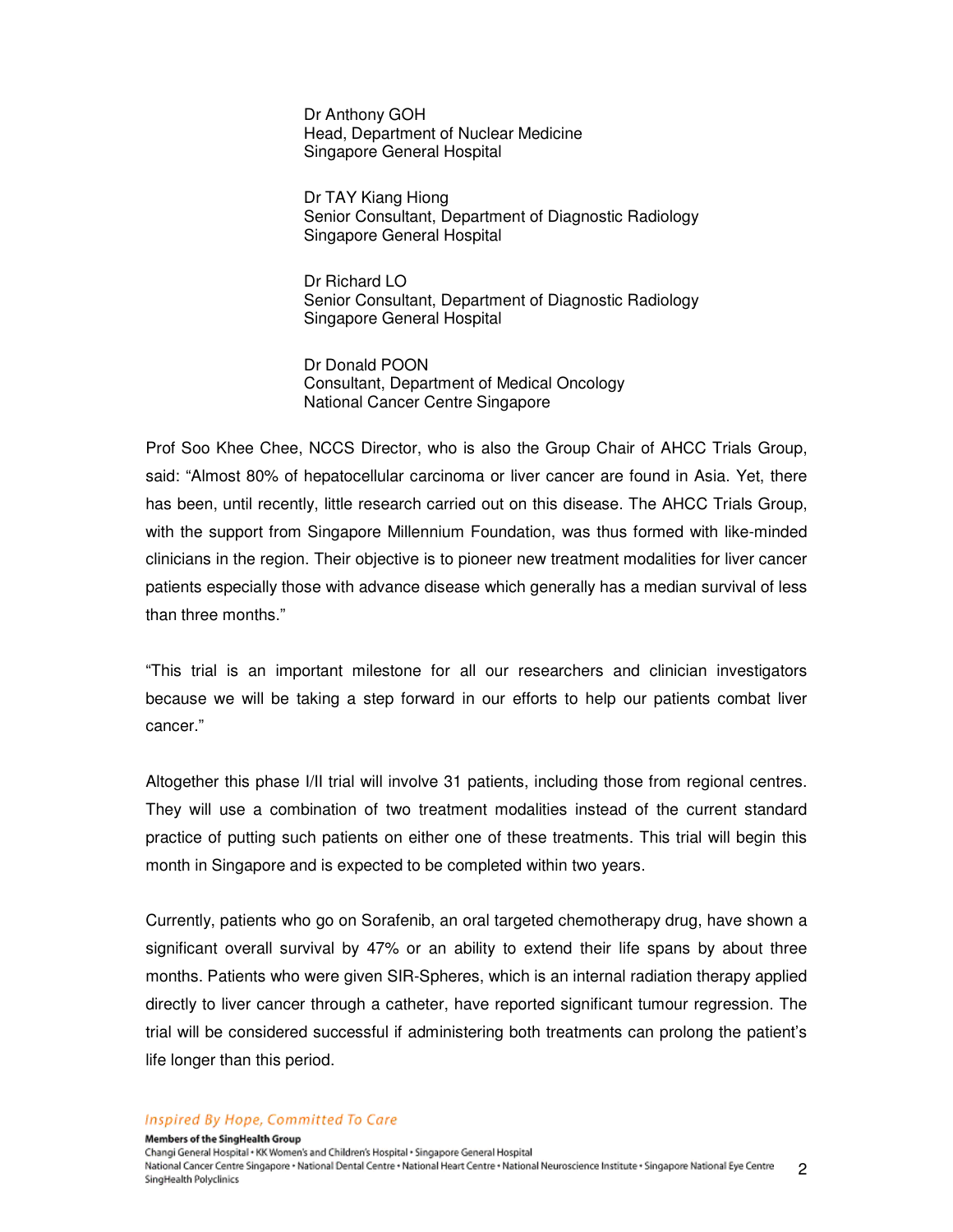Commenting on how the trial will be facilitated, A/Prof Pierce K.H. Chow said: **"**Patients from centres outside of Singapore will be flown here for the administration of SIR-Spheres as Singapore is equipped with the facilities to do so, with close monitoring by AHCC. Once home, they will then be given Sorafenib and be followed up by their respective trial centres. **"** 

Sorafenib will cost a patient approximately S\$9,000 a month at NCCS. This drug is awaiting approval from Health Sciences Authority (HSA) for use in Singapore for liver cancer although in many other countries, it has already been approved. Currently in Singapore, approval is only given for use in renal cell carcinoma. SIR-Spheres, which can cost about S\$15,000 per patient for the product alone, has been approved by HSA since year 2005.

This project is supported by the National Medical Research Council (NMRC), drug manufacturer, Bayer Schering Pharma Singapore and bio-technology company, Sirtex Medical Products. The drug Sorafenib is manufactured by Bayer Schering Pharma Singapore, and SIR-Spheres is a medical device of Sirtex Medical Products. Both companies are each funding approximately S\$1.5 million in therapeutics and the NMRC is providing S\$468,200.

Five patients from Singapore have already been identified and they will be put on the clinical trial within weeks. The HSA has given its approval for the trial to be carried out.

These patients were picked because their liver cancers were considered inoperable and going on this trial offers them the potential opportunity for longer survival.

In phase I of the trial, three patients will be given Sorafenib 14 days after being infused with SIR-Spheres. If found to be free from adverse effects, another three patients will be given Sorafenib 11 days post SIR-Spheres before the rest of the patients are put on this combination. Results from the use of the combined treatments will be revealed at the end of the Phase II trial. This may lead to a Phase III of the trial if the results are significant.

The public can call +65 6326 6337 if they wish to find out more about the trial.

#### Inspired By Hope, Committed To Care

Members of the SingHealth Group Changi General Hospital + KK Women's and Children's Hospital + Singapore General Hospital National Cancer Centre Singapore · National Dental Centre · National Heart Centre · National Neuroscience Institute · Singapore National Eye Centre 3 SingHealth Polyclinics